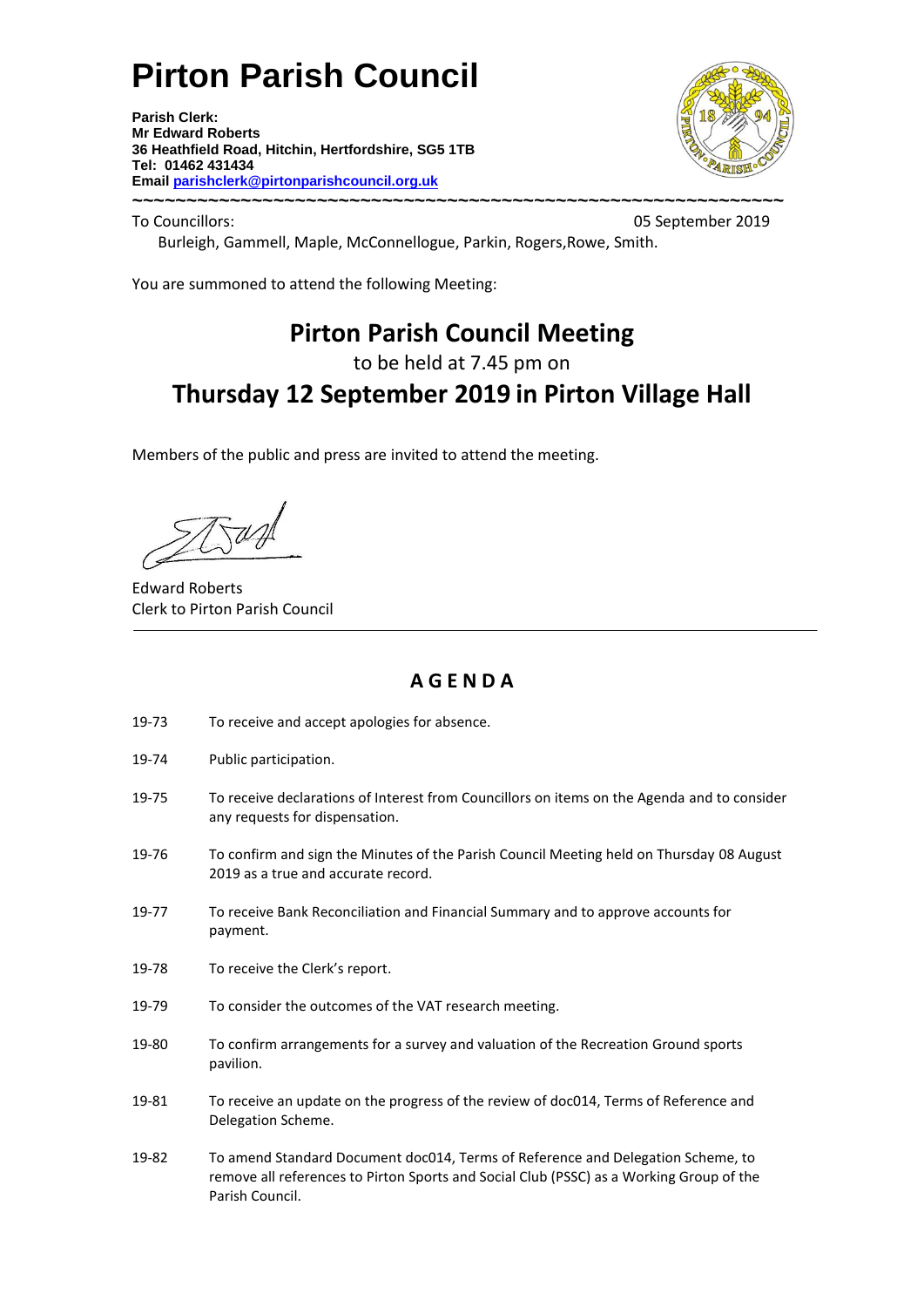- 19-83 Planning
	- a. To consider Planning Applications (as in Appendix A).
	- b. To receive an update on the Local Plan.
	- c. To receive an update on CALA Homes Ltd street lighting.
	- d. To receive an update on arrangements for a meeting with Spitfire Homes.
	- e. To consider commenting on the way the West Lane Farm access application was handled.
	- f. To consider the situation with regard to Wright's Farm.

#### 19-84 To receive reports on the following:

- a. Parish Paths Partnership (P3).
- b. S106 Projects
- c. Village Environment Colemans Close playground (broken swing, pigeon spikes, 'no dog' sign, self-closing device for gate.
- d. Bury Trust.
- e. Village Hall
- 19-85 To receive a report regarding the imposition of a 20mph speed limit within the village.
- 19-86 To discuss the production of the next Parish Council newsletter.
- 19-87 To review the work required following the inspection of Council Assets.
	- a. Dangerous Recreation Ground bench Cllr Maple.
	- b. Other items not specifically notified to the Clerk.
- 19-88 To suggest items for the next Meeting of the Parish Council to be held on

**Thursday, 10 October 2019 at Pirton Village Hall at 7.45 pm.**